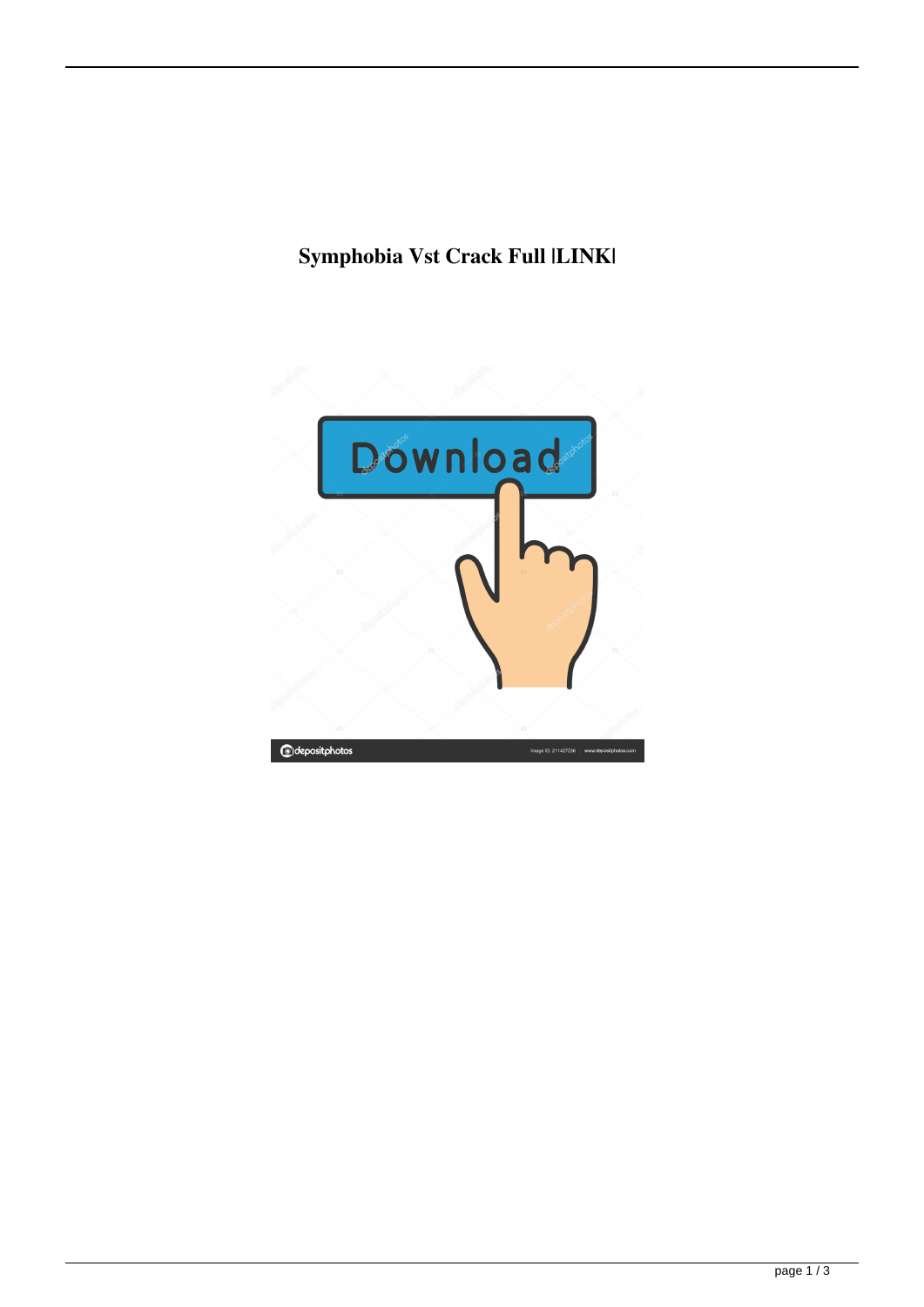Category:Software synthesizers% Generated by roxygen2: do not edit by hand % Please edit documentation in R/tableFunction.R ame{tableFunction} \alias{tableFunction} \alias{stats:::tableFunction} \title{Return a table of descriptive statistics for the specified numeric  $\u$ sage{ tableFunction(x,...) \method{stats}{tableFunction}(x,..., show.legend = FALSE,...)  $\{\text{ term}\{x\}\$ An atomic vector, vector or matrix  $\mathrm{...}\$ Optional additional arguments passed to \code{\link[base]{table}}} \item{show.legend}{Should the legend appear?} } \value{ A table object } \description{ Table function displays some summary statistics of  $\code{code{x} } \examples{ tableFunction(iris)}$ . They can be found in the Video Gallery in the upper-right-hand corner of the home page. Also, to comment on a particular club, just click on the club's name. As a player, it was my dream to play first-class cricket but I had no idea that there were so many people out there wanting to hear my life story and talk to me. The toughest part of being a club cricketer was that I was expected to behave like a gentleman on every occasion. The problem is that now I'm an old man, the people who used to ask me to pour them tea are now lecturing me on sportsmanship. If you're reading this in cricket heaven, you might be wondering why I need to talk about cricket. I've had so much more than I could ever have wished for - I've been offered lucrative coaching contracts, I've made a lot of money and I can buy anything and everything I need. I'm not talking about marriage or a new car. What I'm saying is that we all have secrets. We all have things that we might prefer to keep to ourselves, even in this most open of sports. As a commentator - and particularly as a writer - I have had people tell me to stop writing about my life. When you know how much people dislike hearing about it, you can understand how it would grate. I know too much, perhaps. I know that I hurt people